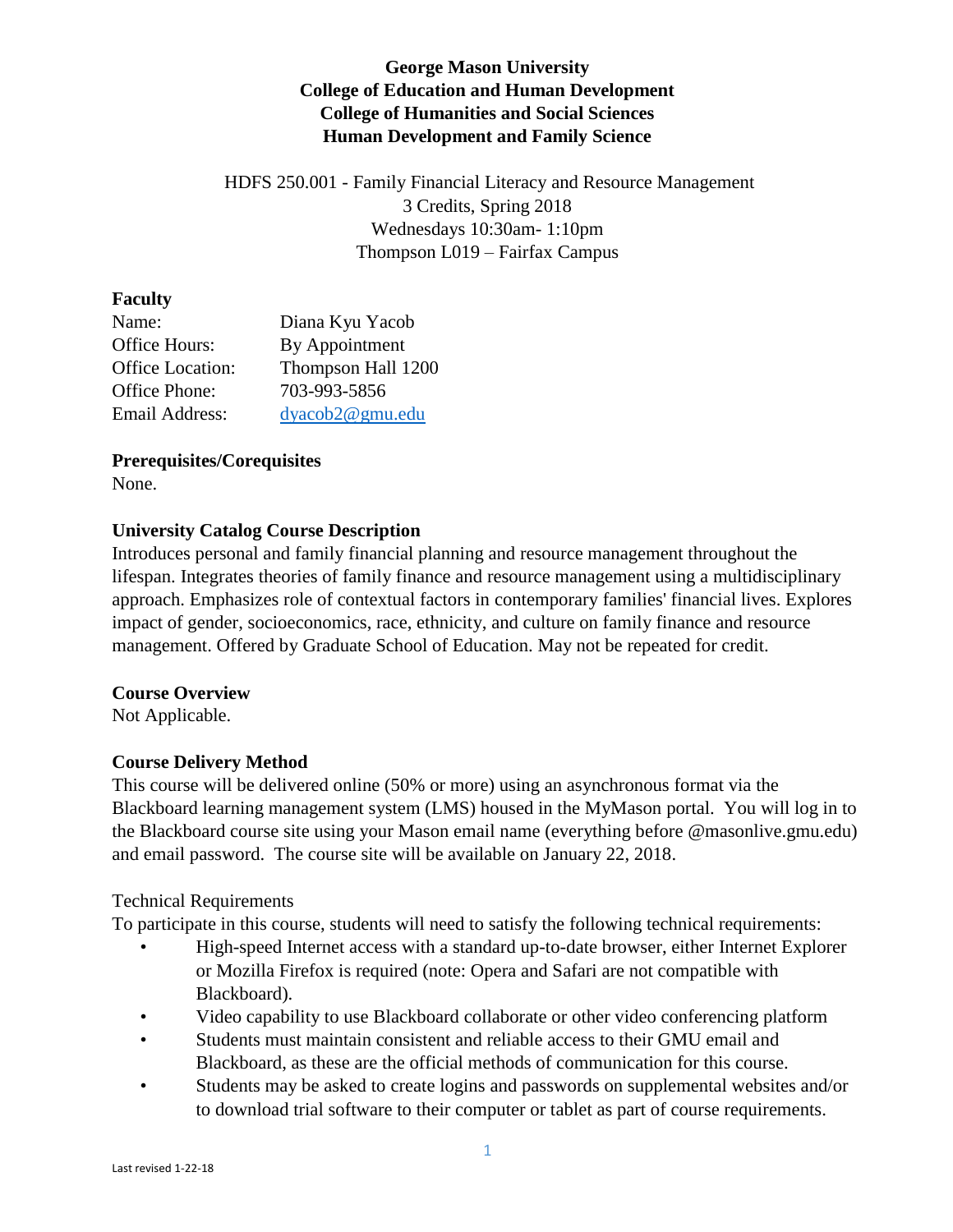## Expectations

Course Week:

Log-in Frequency:

Students must actively check the course Blackboard site and their GMU email for communications from the instructor, class discussions, and/or access to course materials at least 5 times per week. [In addition, students must log-in for all scheduled online synchronous meetings.]

- Participation: Students are expected to actively engage in all course activities throughout the semester, which includes viewing all course materials, completing course activities and assignments, and participating in course discussions and group interactions.
- Technical Competence: Students are expected to demonstrate competence in the use of all course technology. Students who are struggling with technical components of the course are expected to seek assistance from the instructor and/or College or University technical services.
- Technical Issues: Students should anticipate some technical difficulties during the semester and should, therefore, budget their time accordingly. Late work will not be accepted based on individual technical issues.
- Workload: Please be aware that this course is not self-paced. Students are expected to meet specific deadlines and due dates listed in the Class Schedule section of this syllabus. It is the student's responsibility to keep track of the weekly course schedule of topics, readings, activities and assignments due.
- Instructor Support: Students may schedule a one-on-one meeting to discuss course requirements, content or other course-related issues. Those unable to come to a Mason campus can meet with the instructor via telephone or web conference. Students should email the instructor to schedule a one-on-one session, including their preferred meeting method and suggested dates/times.
- Netiquette: The course environment is a collaborative space. Experience shows that even an innocent remark typed in the online environment can be misconstrued. Students must always re-read their responses carefully before posting them, so as others do not consider them as personal offenses. Be positive in your approach with others and diplomatic in selecting your words. Remember that you are not competing with classmates, but sharing information and learning from others. All faculty are similarly expected to be respectful in all communications.
- Accommodations: Online learners who require effective accommodations to insure accessibility must be registered with George Mason University Disability Services.

# **Learner Outcomes or Objectives**

This course is designed to enable students to do the following:

Develop knowledge and skills about family financial decisions and resource management

- 1. Understand at an introductory level theory, research, practices and policies relevant to family finance and resource management
- 2. Understand current information in planning financial security for an individual or family throughout the life cycle
- 3. Engage in personal growth and development that will enhance students' personal and family literacy and resource management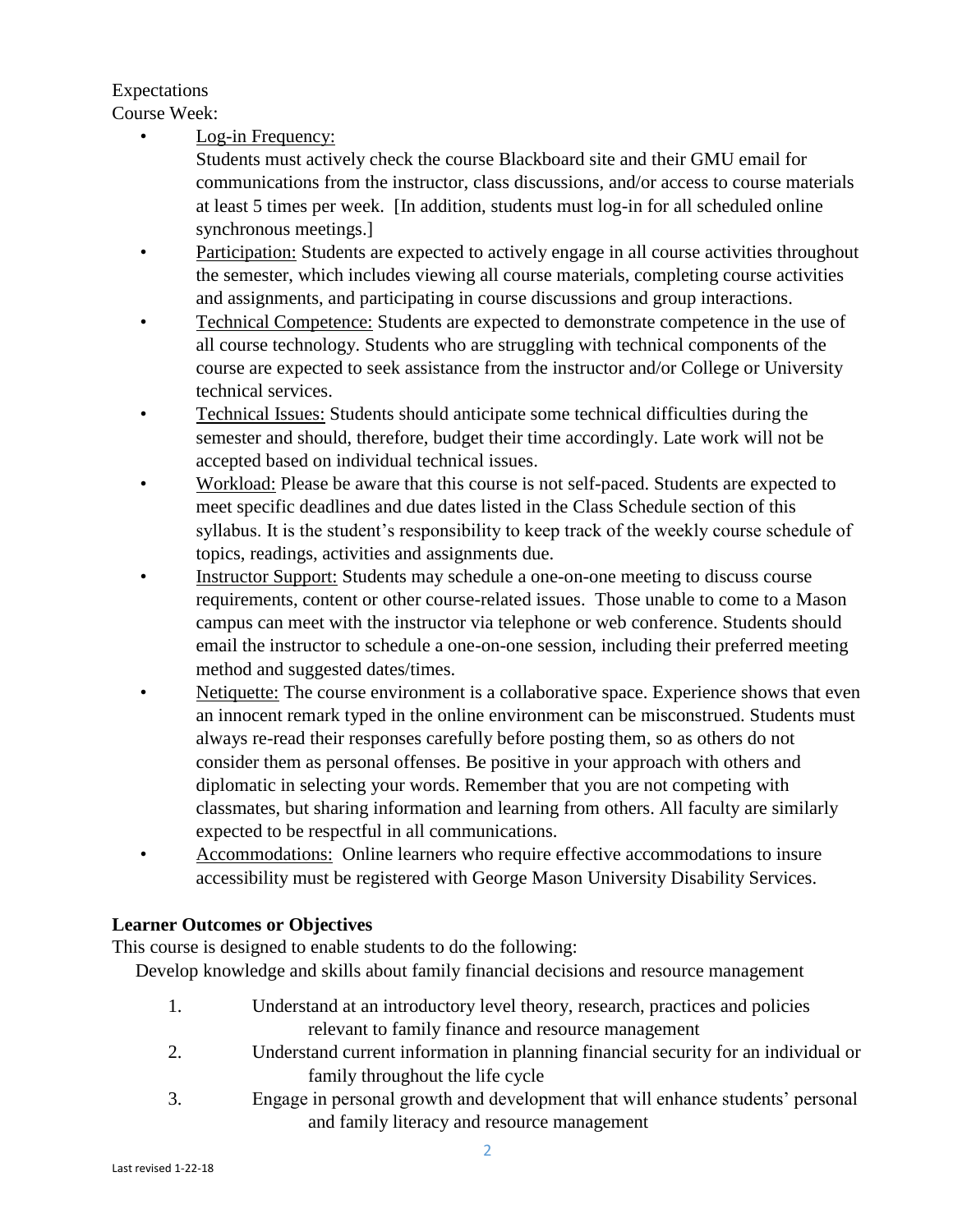## **Professional Standards (**National Council on Family Relations)

Upon completion of this course, students will have met the following professional standards: This course is aligned with the standards established by the National Council on Family Relations, focusing specifically on the "Family Resource Management" content area, to include "An understanding of the decisions individuals and families make about developing and allocating resources including time, money, material assets, energy, friends, neighbors, and space, to meet their goals".

### **Required Texts**

No Required Text

#### **Suggested Texts**

American Psychological Association. (2010). Publication manual of the American Psychological Association (6th ed.). Washington, DC: Author.

#### **Course Performance Evaluation**

Students are expected to submit all assignments on time in the manner outlined by the instructor (e.g., Blackboard, hard copy).

#### **Assignments and/or Examinations**

This course will utilize discussions posts, quizzes, and exams. All quizzes and discussions are due Tuesday night at 11:59pm. All the relevant course material will also be available in the format of power point presentations, additional readings, videos, webinars, sample Excel documents, and other financial tools. This content will be incorporated into discussions, quizzes, and projects. It is critical for students to review all content in a timely manner. It is imperative that you are active on blackboard, review the material and prepare for class discussions and quizzes.

I. Discussion Posts on BB (Each Discussion post is worth 10 points: 60 points Total)

I will post a series of discussion questions. You are asked to participate in these "class discussions" by addressing the question and expanding upon a classmate's posting. Requirements of Posts: To earn full credit, you will need to answer each question posted by the instructor for each discussion session as well as post at least one additional response to a classmate's post. This means that you must complete at least 2 posts (within the one-week period allotted for posts and responses.) Each post should include references to your readings and other sources to enrich the discussion.

Evaluation of Discussion Posts: I consider three categories that are important for building a learning community through group discussions: 1) promptness and initiative, 2) quality of posting in terms of relevance and contribution to the learning community, and 3) quantity of posts.

• Promptness and initiative: Student responds in a timely manner to the discussion questions posted, leaving adequate time for fellow students to reply and engage in a meaningful dialogue about the questions and responses. Please be kind to your groupmates and do not wait until the last minute to participate in the discussions.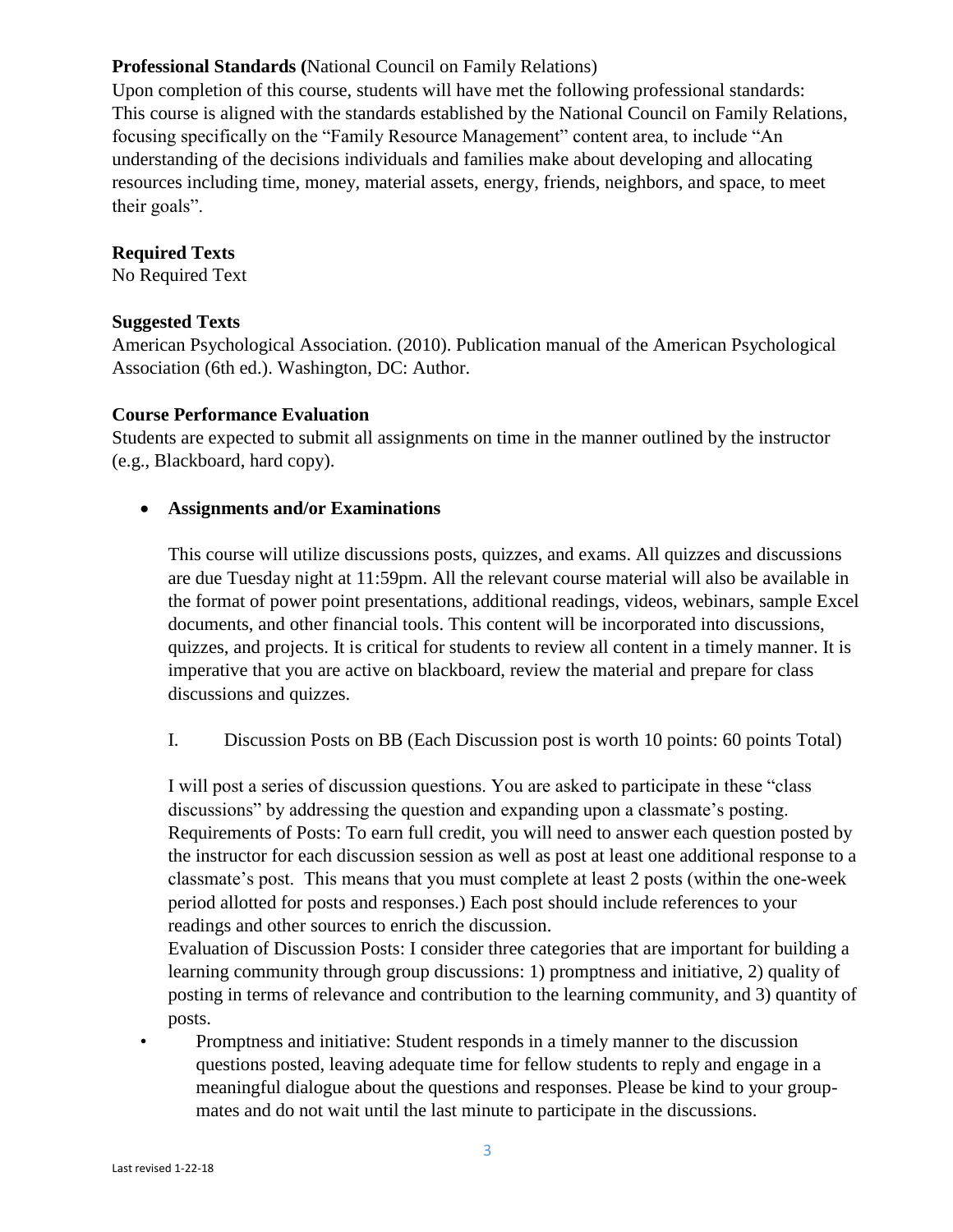- Quality of posting: Responses to the instructor's question should be at least 3 paragraphs in length (remember a paragraph must be no less than 3 sentences long) and must directly reference either module notes or readings in the formulation of your response. Skimpy responses or responses that do not cite course resources will not receive full credit. I will give you feedback early on so you understand the depth and breadth or expected responses.
- Quantity of postings: Students engaged in discussions will likely post multiple times throughout the open discussion as they dialogue with group-mates to delve deeply into course materials and explore relevant course constructs and research findings. Quantity of postings is considered in relation to quality of postings. In other words, all postings should be meaningful and thoughtful.

Discussions are asynchronous, which means that you will have time to read and respond at any time during the 1-week window that the discussions are available. You do not have to respond at the same exact time as everyone else in class. Discussion windows will close the Tuesday evening at 11:59pm. Refer to the course calendar for "due by" dates. You will NOT be able to make up any missed discussion post except under extraordinary circumstances (as previously defined in this syllabus).

Because active participation and engagement are imperative for optimal learning, preparation for and participation in online-class activities will be evaluated based on the following criteria:

- Students complete readings and prepare for class activities prior to class as is evidenced by their ability to discuss and write about the concepts presented and examined in the texts as well as participate fully in related activities.
- Students are actively involved in online learning experiences as is evidenced by  $(1)$ participating in all activities in a professional and respectful manner, (2) engaging in online discussions with responses that invoke further discussion (3) supporting the participation and learning of classmates.
- Students show evidence of critical reflective thinking through online discussions, activities, and written reflections. Go to mymason, http://mymason.gmu.edu, to login to Blackboard 9.1.
	- II. Mid-Term and Final Exams (Total: 110 points)

Mid-Term and Final will be Cumulative. Exams will include multiple choice, true/false, multiple answer, fill in the blank, short response, and essay style questions.

III. Quizzes (Each quiz is worth 10 points; Total: 50 points)

There will be five quizzes that will cover class lectures, discussions, and readings. Quizzes may be accessed on Blackboard under Assessments. You are required to complete the quiz during the 1-week window. All quizzes will be timed, meaning that once you begin the quiz you will have a set amount of time (typically 30 minutes) in which to complete the quiz. Therefore, it is imperative that once you begin the quiz you have enough time to finish it in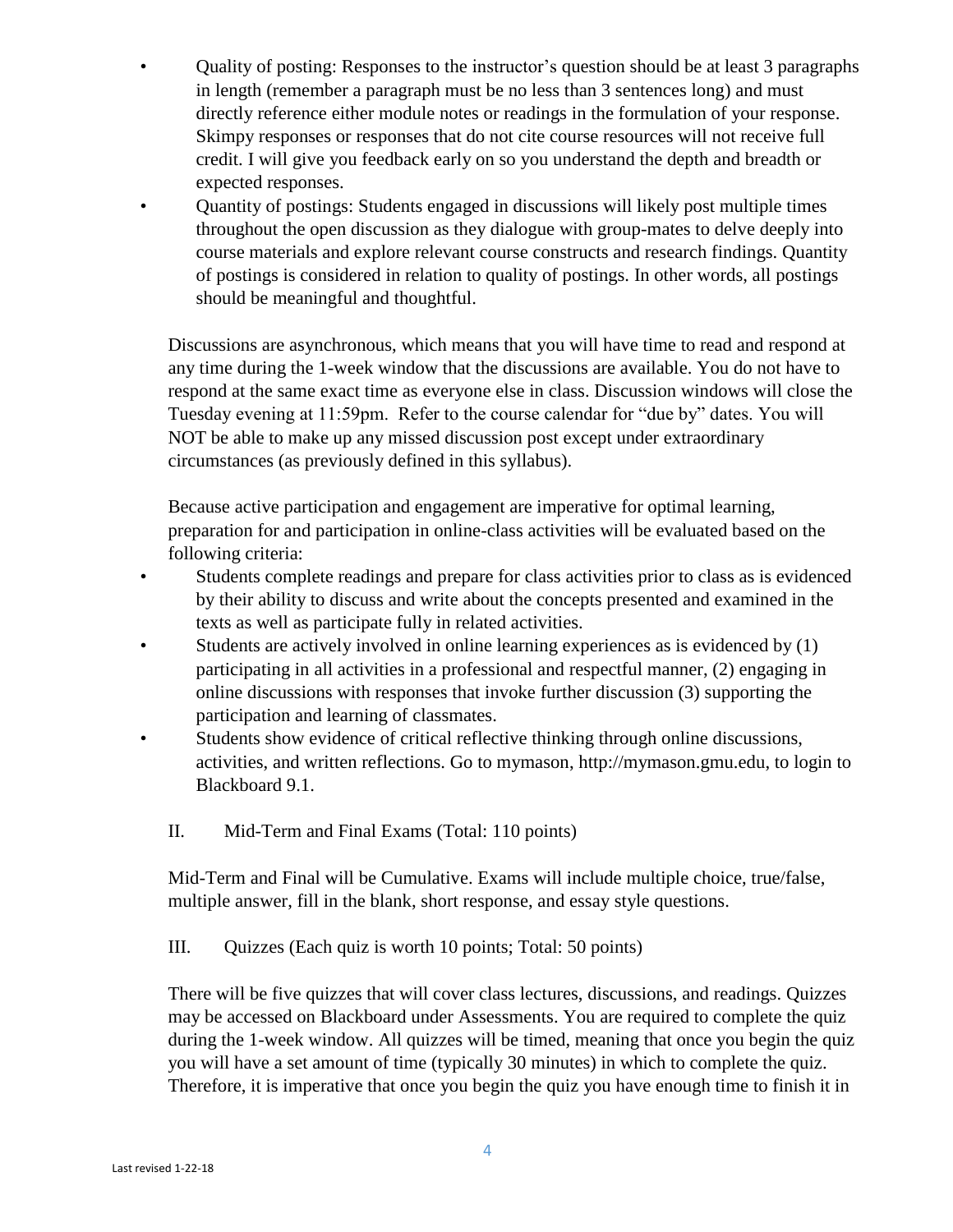one sitting. You will not be able to re-enter the quiz once you have completed it. If you run into difficulties while taking the quiz, contact me immediately.

### **Other Requirements**

### **Attendance and Participation**

Because active participation and engagement are imperative for optimal learning, preparation for and participation in in-class activities will be evaluated based on the following criteria:

- Students complete readings and prepare for class activities prior to class as is evidenced by their ability to discuss and write about the concepts presented and examined in the texts as well as participate fully in related activities.
- Students are actively involved in in-class and online learning experiences as is evidenced by (a) participating in all activities, (b) engaging in small and large group discussions, (c) using laptops and other electronic devices only to support discussion and learning and not for non-academic uses during class time, (d) completing written work related to the activities, and (e) supporting the participation and learning of classmates.
- Students show evidence of critical reflective thinking through in-class and online discussions, activities, and written reflections.

Note: To determine whether the campus is closed due to inclement weather, call 703-993- 1000 or go to www.gmu.edu.

### **Written Assignments**

All formal written assignments will be evaluated for content and presentation. The American Psychological Association, Sixth Edition (APA) style will be followed for all written work. All written work unless otherwise noted must be completed on a word processor and should be proofread carefully. (Use spell check!) If students are not confident of their own ability to catch errors, they should have another person proofread their work. When in doubt, they should check the APA manual. Portions of the APA manual appear at the Style Manuals link on the Mason library web at http://infoguides.gmu.edu/content.php?pid=39979. Students may consult the Writing Center for additional writing support. Students will do the following:

- 1. Present ideas in a clear, concise, and organized manner. (Avoid wordiness and redundancy.)
- 2. Develop points coherently, definitively, and thoroughly.
- 3. Refer to appropriate authorities, studies, and examples to document where appropriate. (Avoid meaningless generalizations, unwarranted assumptions, and unsupported opinions.)
- 4. Use correct capitalization, punctuation, spelling, and grammar.
- 5. Type the paper with double spacing, indented paragraphs, 1-inch margins all around, and 12-point Times New Roman font.

## **Course Performance Evaluation Weighting**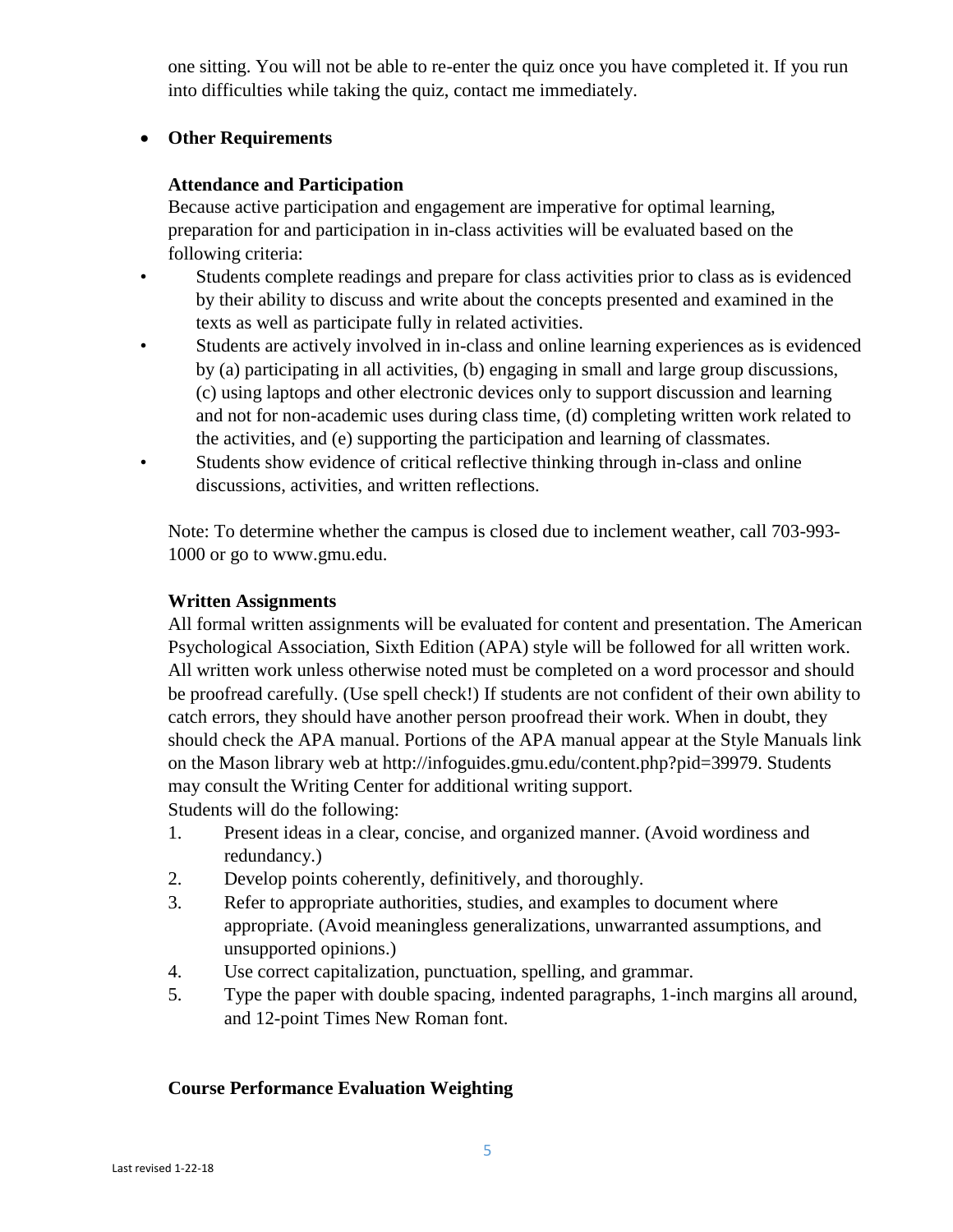| <b>Assignments</b> | <b>Due Dates</b>         | <b>Points</b>        |
|--------------------|--------------------------|----------------------|
| <b>Discussions</b> | WEEK: 2, 4, 6, 9, 11, 14 | 60 (10 POINTS EACH)  |
| QUIZZES X 5        | WEEK: 3, 5, 7, 10, 13    | $50(10$ POINTS EACH) |
| MID-TERM           | WEEK: 12 (APRIL 11-17)   | 50                   |
| <b>FINAL EXAM</b>  | EXAM WEEK (MAY 9-13)     | 60                   |
| <b>TOTAL</b>       |                          | 220                  |
|                    |                          |                      |

## **Grading**

|                            |  | 97-100 A+ 87-89 B+ 77-79 C+ | 60-69 D | Below 60 F |  |
|----------------------------|--|-----------------------------|---------|------------|--|
| 93-96 A 83-86 B 73-76 C    |  |                             |         |            |  |
| 90-92 A- 80-82 B- 70-72 C- |  |                             |         |            |  |

All CEHD undergraduate and graduate students are held to the university grading policies as described in the Academic Policies section of the current catalog, which can be accessed at http://catalog.gmu.edu. Those students enrolled in a CEHD Licensure Graduate Certificate program, however, must earn a B- or better in all licensure coursework. A degree-seeking graduate student will be dismissed after accumulating grades of F in two courses or 9 credits of unsatisfactory grades (C or F) in graduate courses. A 3.0 grade point average is required for completion of the graduate degree.

### **Professional Dispositions**

Students are expected to exhibit professional behaviors and dispositions at all times. See [https://cehd.gmu.edu/students/policies-procedures/.](https://cehd.gmu.edu/students/policies-procedures/)

| <b>Week/Date</b>              | <b>Topic</b>                            | <b>Assignments</b>     |
|-------------------------------|-----------------------------------------|------------------------|
| <b>My Money: Money Basics</b> |                                         |                        |
| Week 1                        | Introduction to Course: Syllabus Review | <b>NOTHING</b>         |
| <b>January 24</b>             | Money Beliefs and Attitudes             |                        |
| In-Person                     | Financial Descriptions and Definitions  |                        |
| Week 2                        | <b>SMART Goals</b>                      |                        |
| Week of: <b>January 31</b>    |                                         | <b>DISCUSSION POST</b> |
| <b>ONLINE</b>                 |                                         |                        |
| Week 3                        | <b>Financial Statements</b>             | QUIZ <sub>1</sub>      |
| <b>February 7</b>             |                                         |                        |
| In-Person                     |                                         |                        |
| Week 4                        | Debt & Predatory Lending                | <b>DISCUSSION POST</b> |
| Week of: February 14          |                                         |                        |
| <b>ONLINE</b>                 |                                         |                        |

# **Class Schedule**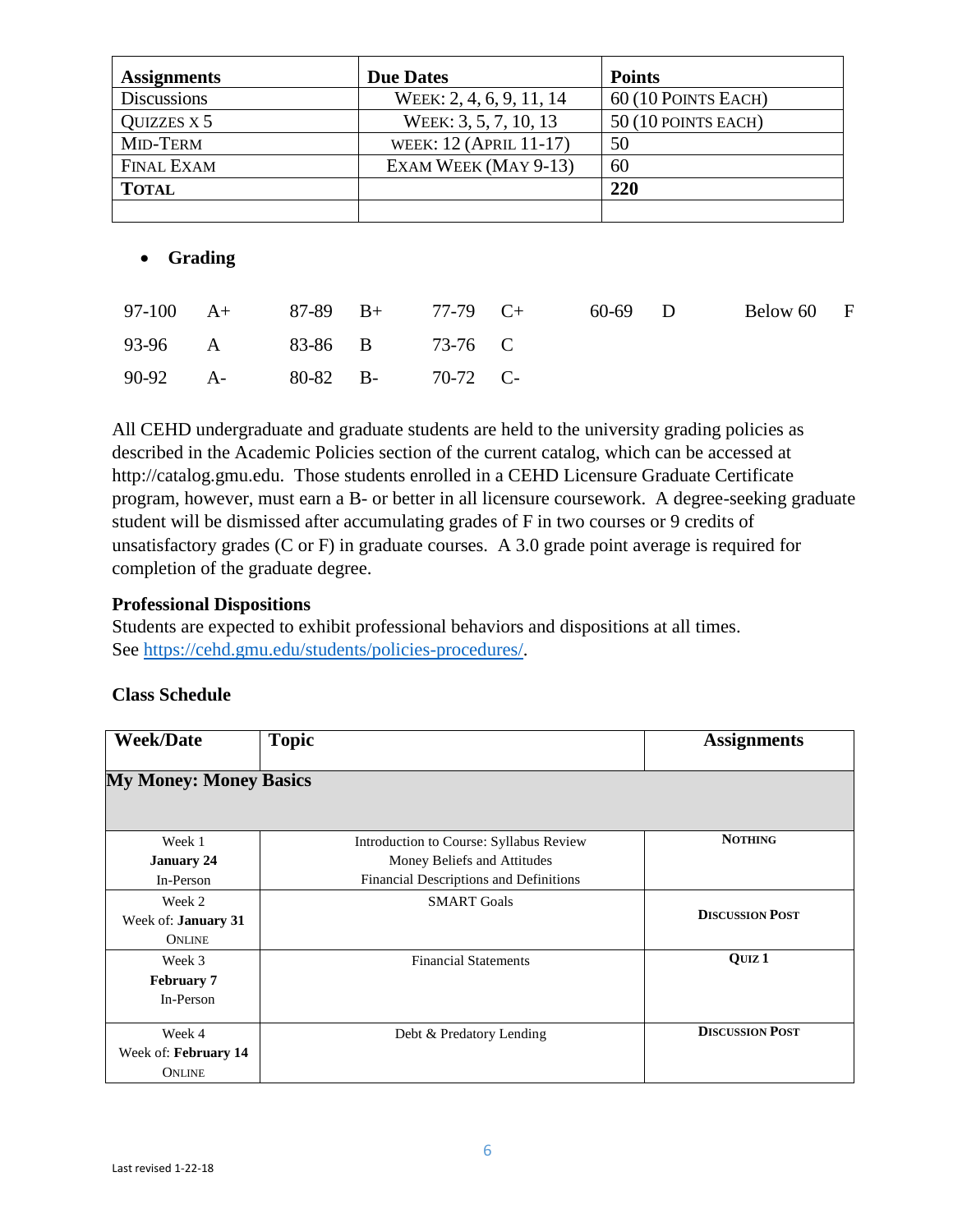| Week 5                     | All things Credit                           | QUIZ <sub>2</sub>                          |
|----------------------------|---------------------------------------------|--------------------------------------------|
| February 21                |                                             |                                            |
| In-Person                  |                                             |                                            |
| Week 6                     | Vehicles and Other Major Purchases          | <b>DISCUSSION POST</b>                     |
| Week of: February 28       |                                             |                                            |
| <b>ONLINE</b>              |                                             |                                            |
| <b>Family and Finances</b> |                                             |                                            |
| Week 7                     | <b>Work Benefits</b>                        | QUIZ 3                                     |
| March 7                    |                                             |                                            |
| In-Person                  |                                             |                                            |
| Week 8                     | ~Spring Break~                              | <b>NOTHING DUE</b>                         |
| March 14                   |                                             |                                            |
|                            |                                             |                                            |
| Week 9                     | <b>Financial Stress</b>                     | <b>DISCUSSION POST</b>                     |
| Week of: March 21          |                                             |                                            |
| ONLINE                     |                                             |                                            |
| Week 10                    | Your Money Your Goals                       | QUIZ <sub>4</sub>                          |
| March 28                   |                                             |                                            |
| In-Person                  |                                             |                                            |
| Week 11                    | <b>Student Loans</b>                        | <b>DISCUSSION POST</b>                     |
| Week of: April 4           |                                             |                                            |
| ONLINE                     |                                             |                                            |
| <b>Special Topics</b>      |                                             |                                            |
|                            |                                             |                                            |
| Week 12                    | Mid-Term                                    | <b>MID TERM DUE</b><br>APRIL <sub>17</sub> |
| Week of: April 11          |                                             |                                            |
| <b>ONLINE</b>              |                                             |                                            |
| Week 13                    | Financial Counseling, Coaching, and Therapy | QUIZ <sub>5</sub>                          |
| April 18                   |                                             |                                            |
| In-Person                  |                                             |                                            |
| Week 14                    | <b>Student Loans</b>                        | <b>DISCUSSION POST</b>                     |
| Week of: April 25          |                                             |                                            |
| <b>ONLINE</b>              |                                             |                                            |
| Week 15                    | <b>Final Class</b>                          | CHAPTER 17                                 |
| May 2                      | Investing                                   |                                            |
| In-Person                  |                                             |                                            |
| <b>May 9-13</b>            | Exam Week                                   | <b>FINAL EXAM DUE</b>                      |
| Online                     |                                             | MAY13                                      |
|                            |                                             |                                            |

Note: Faculty reserves the right to alter the schedule as necessary, with notification to students.

#### **Core Values Commitment**

The College of Education and Human Development is committed to collaboration, ethical leadership, innovation, research-based practice, and social justice. Students are expected to adhere to these principles: [http://cehd.gmu.edu/values/.](http://cehd.gmu.edu/values/)

## **GMU Policies and Resources for Students**

*Policies*